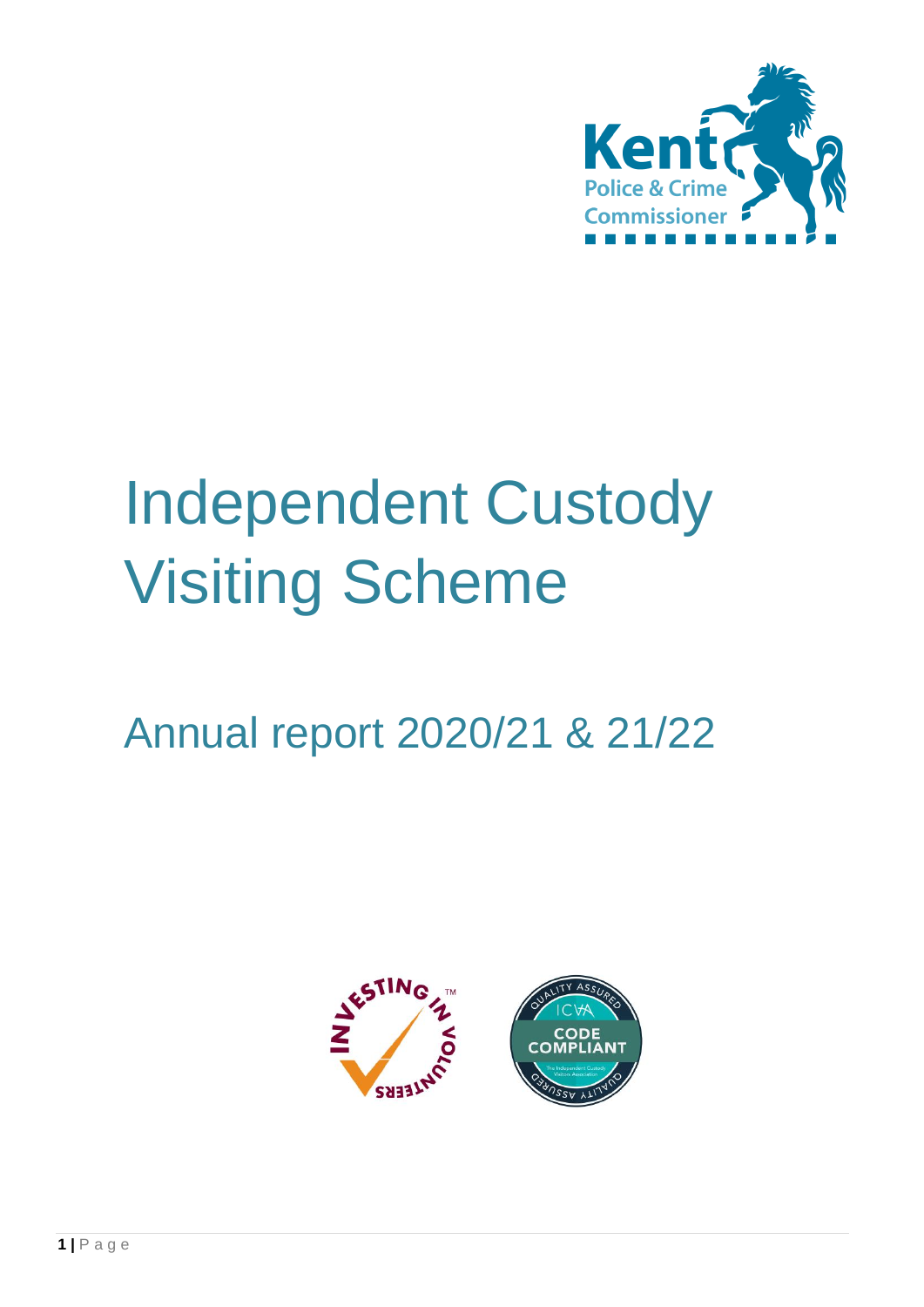### **Contents**

| <b>Foreword from the PCC Matthew Scott</b>                         | 3  |
|--------------------------------------------------------------------|----|
| <b>About Independent Custody Visiting</b>                          | 4  |
| <b>Covid and Custody Visiting</b>                                  | 6  |
| <b>Virtual ICV Visits</b>                                          | 7  |
| ICV Visits (April 2021 to March 2022)                              | 9  |
| <b>County-Wide Issues and Recurring Themes</b>                     | 10 |
| <b>Healthcare Questionnaire</b>                                    | 12 |
| <b>Healthcare and Mental Health Issues in Policing and Custody</b> | 13 |
| <b>Plans for the Future</b>                                        | 15 |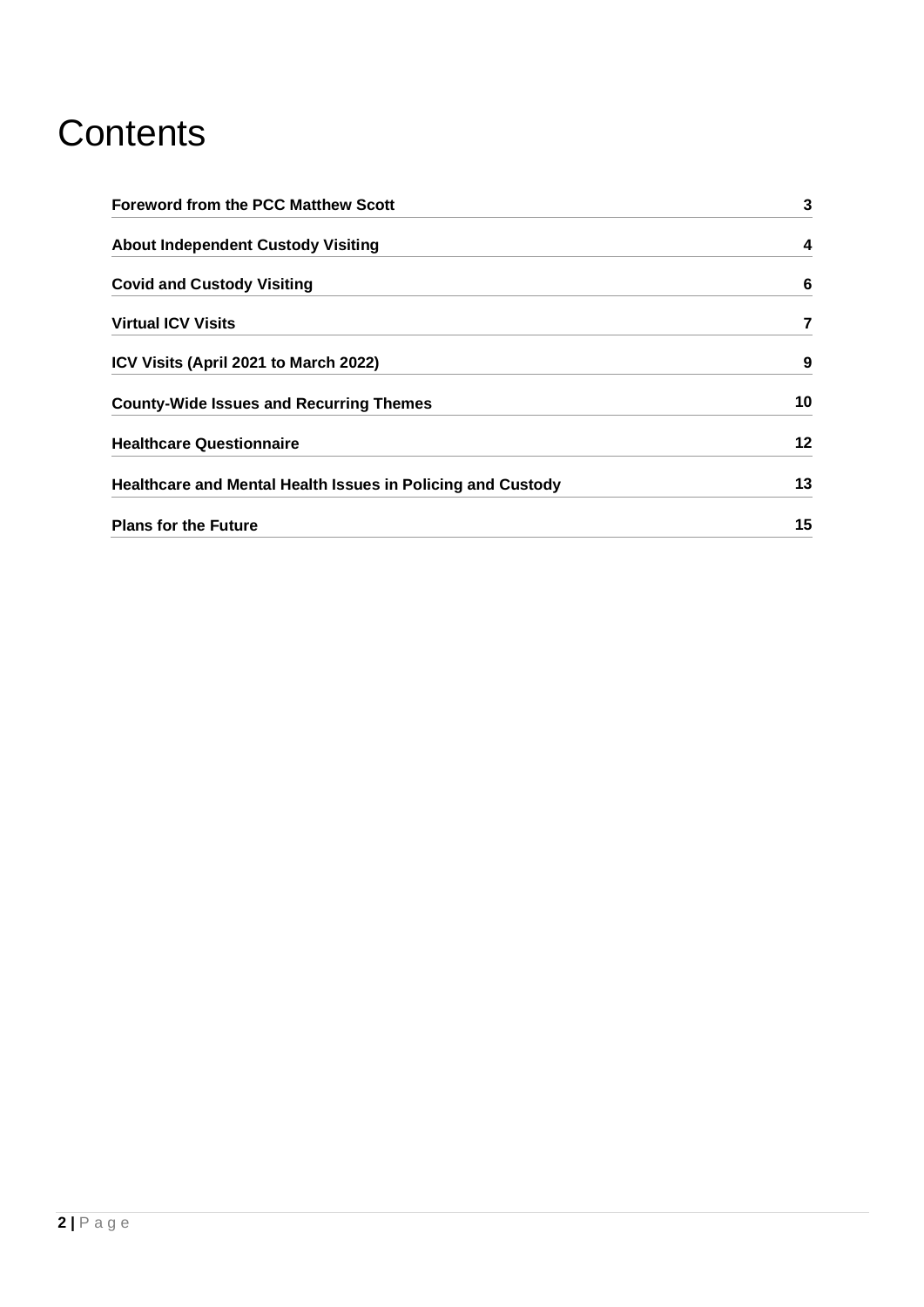### Foreword from the PCC Matthew Scott

I am pleased to introduce the ICV Annual Report, covering both 2020-21, and 2021-22.

The last two years have undoubtedly been the most challenging for this country, and for policing, in living memory. The COVID pandemic has affected every person in the UK- and the world- through illness, repeated lockdowns, and upending all of our lives.

Naturally, the impact on policing has been significant: crime does not disappear in a pandemic, and brings a range of challenges and additional responsibilities for officers and staff.

Custody can be a high-risk area in normal circumstances: with the addition of a highly transmissible novel virus, and all the restrictions that came with it, it required an overnight change to operating procedures. I am pleased to say that custody staff, as well as Kent Police, rose to this challenge in their usual, 'can do' way.

Kent's ICVs and the support staff in the OPCC also rose to the challenge of how to ensure we retained oversight of custody. As visiting could not take place in person, Virtual Visiting was established; custody records were examined by OPCC staff, and cross referenced with the visit reports. This was a combined effort, as both parties recognised the importance of maintaining independent oversight of custody throughout the pandemic.

This report covers that 18 month period, and the following six months as the situation slowly returned to in-person visiting. Every step of the way there has been consultation with custody staff, ICVs, the OPCC, ICVA and the Home Office to ensure that safety was paramount. Kent's arrangements were seen as very successful on a national basis, and a number of other OPCCs contacted us to see how we were conducting visits.

I am hugely impressed by, and proud of, the hard work and dedication over this period- it has not been easy.

More recently, Kent Custody suites were inspected by HMICFRS, and there are a number of areas highlighted in that report that ICVs had previous raised. The Scheme will be working with the Force to see what additional matters should be the focus going forward.

We have also recruited a significant number of new ICVs to the Scheme, and are also expanding the work of ICVs to incorporate inspecting Kent Police's dog kennels. This will be reported on each year.

Once again, I want to thank all the ICVs and OPCC staff for their tireless work over this challenging period. I was fortunate enough to be re-elected last year, and I will continue to support the Scheme, and all volunteering, throughout my term.

MPSESH

**Matthew Scott Kent's Police and Crime Commissioner**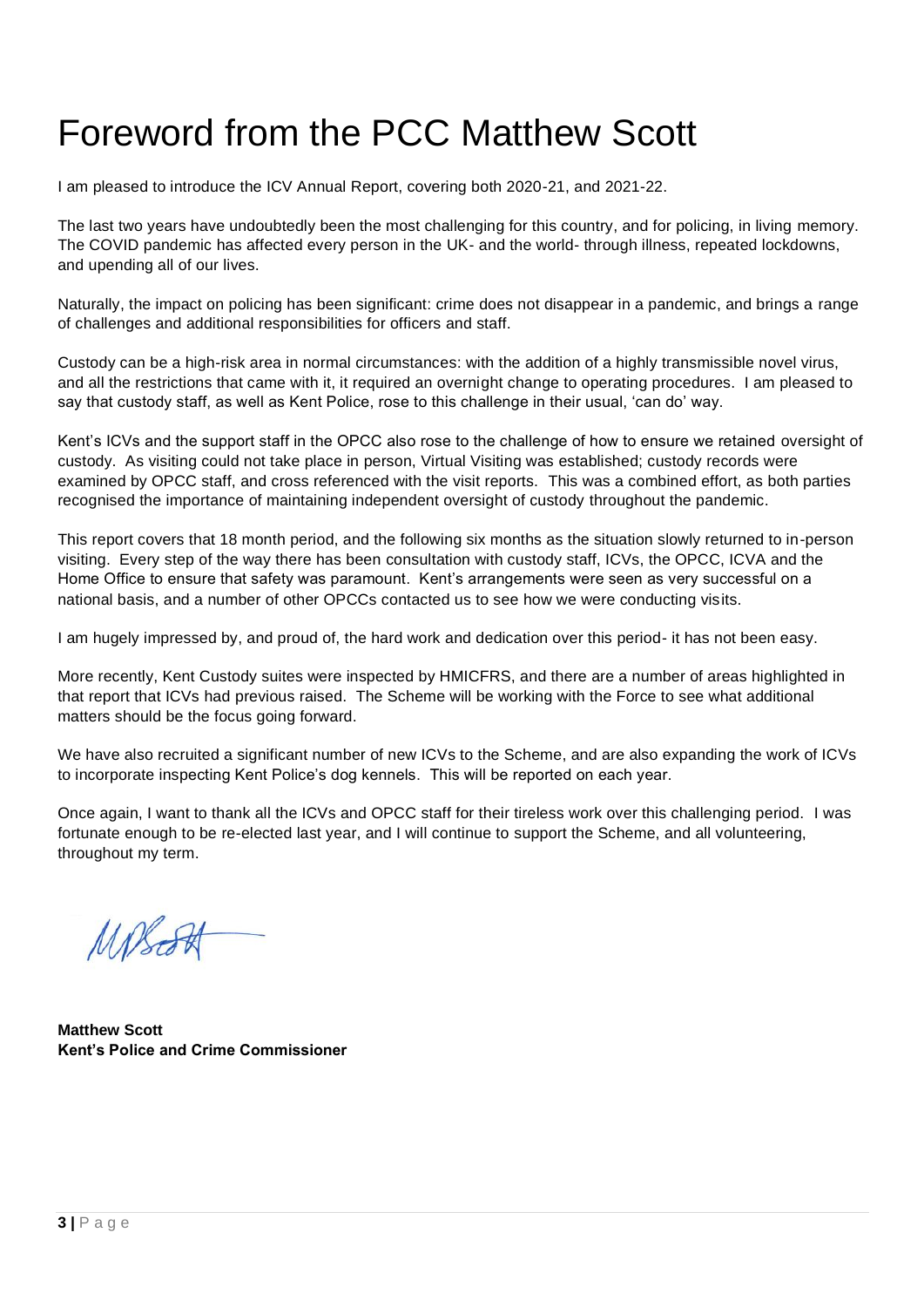## About Independent Custody Visiting

All Police and Crime Commissioners (PCCs) are required to run an Independent Custody Visiting Scheme, whereby members of the public check on the welfare of people detained in police custody. The scheme aims to enhance public trust in the police and assists PCCs in holding local police forces to account.

In Kent, Independent Custody Visitors (ICVs) make unannounced visits to seven custody suites around the county to check on the welfare of detained persons, ensure they have received their rights and make sure they are being held in conditions that are up to standard. Each custody suite is visited at a minimum once a month, and at maximum, once a week.

#### **Overview of Kent Custody Suites**

| <b>Suite</b>      | <b>Number of Cells</b> | <b>Throughput 2020-</b><br>2021 | Number of<br><b>Custody</b><br><b>Sergeants</b> | <b>Number of Designated</b><br><b>Detention Officers</b> |
|-------------------|------------------------|---------------------------------|-------------------------------------------------|----------------------------------------------------------|
| <b>Medway</b>     | 40                     | 6477                            | 10                                              | 30                                                       |
| <b>North Kent</b> | 40                     | 5034                            | 10                                              | 15                                                       |
| <b>Maidstone</b>  | 19                     | 2758                            | 5                                               | 15                                                       |
| <b>Tonbridge</b>  | 19                     | 3748                            | 5                                               | 15                                                       |
| <b>Folkestone</b> | 16                     | 3755                            | 5                                               | 15                                                       |
| <b>Margate</b>    | 13                     | 2700                            | 5                                               | 15                                                       |
| Canterbury        | 15                     | 3972                            | 10                                              | 15                                                       |

| <b>Suite</b>      | <b>Number of Cells</b> | <b>Throughput 2021-</b><br>2022 | <b>Number of</b><br><b>Custody</b><br><b>Sergeants</b> | <b>Number of Designated</b><br><b>Detention Officers</b> |
|-------------------|------------------------|---------------------------------|--------------------------------------------------------|----------------------------------------------------------|
| <b>Medway</b>     | 40                     | 4861                            | 10                                                     | 30                                                       |
| <b>North Kent</b> | 40                     | 5008                            | 10                                                     | 15                                                       |
| <b>Maidstone</b>  | 19                     | 2932                            | 5                                                      | 15                                                       |
| Tonbridge         | 19                     | 2919                            | 5                                                      | 15                                                       |
| <b>Folkestone</b> | 16                     | 3528                            | 5                                                      | 15                                                       |
| <b>Margate</b>    | 13                     | 2311                            | 5                                                      | 15                                                       |
| Canterbury        | 15                     | 3818                            | 10                                                     | 15                                                       |

In addition, ICVs also visit a non-designated<sup>1</sup> suite at Bluewater Shopping Centre twice a month, as well as the UK Border Force (UKBF) detention centre in Dover once a month and provide data and feedback directly to UKBF.

<sup>&</sup>lt;sup>1</sup> A non-designated custody suite is not staffed 24/7 by custody staff. Bluewater Custody Suite operates around the hours of Bluewater Shopping Centre and detainees are taken to North Kent Police Station promptly for detention.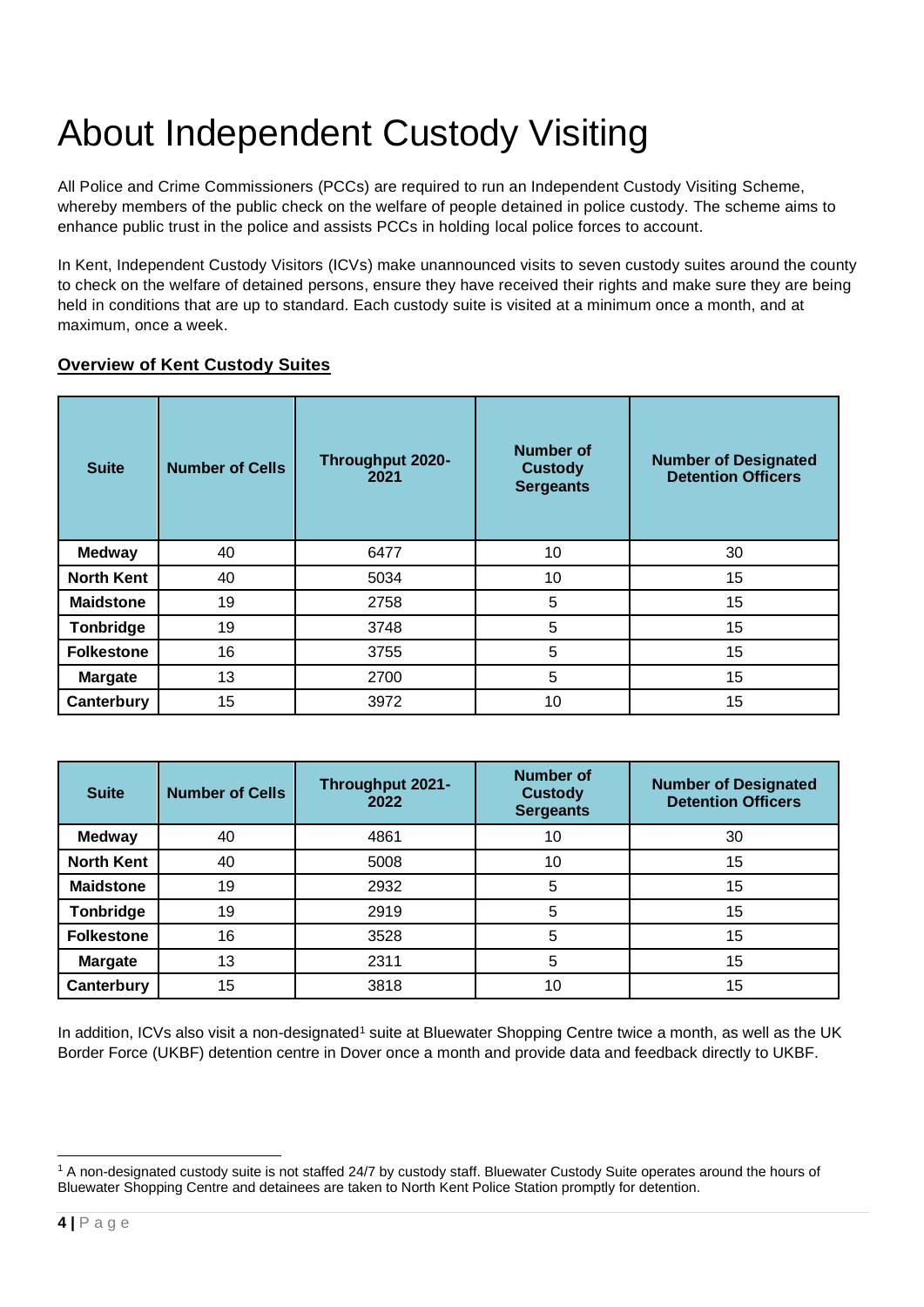Each visit to a police station cell is undertaken by two volunteers who then submit a report to the Office of the Police and Crime Commissioner (OPCC). The information is monitored regularly by the PCC's staff and Kent Police to ensure any important issues are dealt with swiftly.

ICVs are expected to visit custody suites as often as once a month and attend training sessions, between two and four panel meetings per year, and an Annual General Meeting.

Although Independent Custody Visitors are voluntary (unpaid members of the local community) they do receive traveling expenses (mileage/parking) when undertaking visits.

At present, Kent's ICV Scheme has 38 volunteers, which is fourteen less than last year. This can mostly be attributed to normal attrition rates, and changes after the national lockdowns were lifted, leaving some volunteers no time for the role, or a change of interests. We also lost one ICV due to retirement.

In January, we recruited an additional 19 volunteers who are currently awaiting vetting and therefore not included in the data.

| Panel               | No. of ICVs visiting <sup>2</sup> |
|---------------------|-----------------------------------|
| North and West Kent | 20                                |
| East Kent           | 18                                |
| Total no. of ICVs   | 38                                |

<sup>2</sup> As of April 2022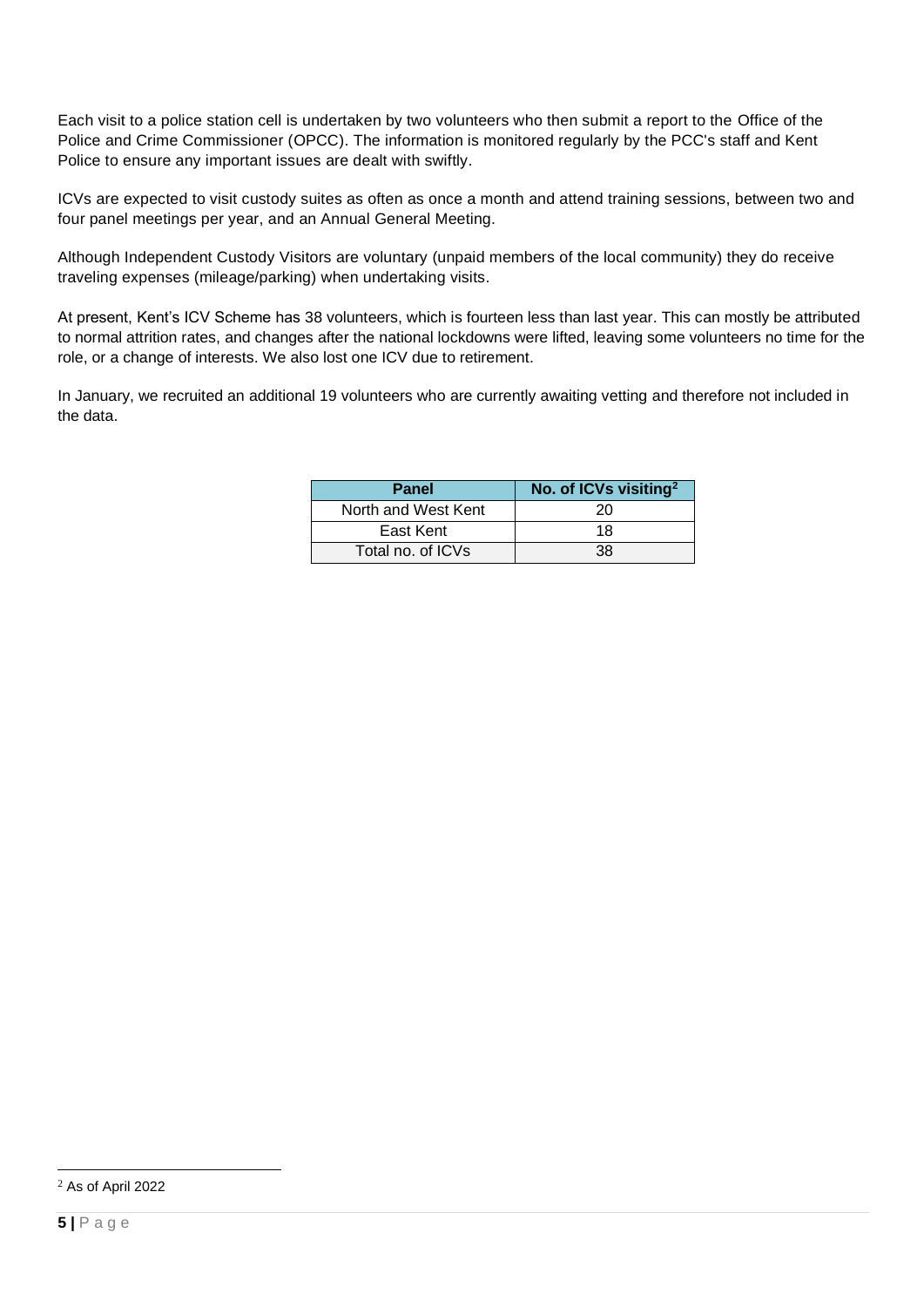### COVID-19 and Custody Visiting

On 23rd March 2020 the ICV Scheme suspended all physical visits to custody in response to the COVID-19 pandemic, in line with national guidance. From April until May, the ICV Scheme Manager took on responsibility to dipcheck custody records to check on the treatment of detained persons (DPs). This was so that Custody did not go without oversight during the pandemic. Our scheme is arranged to ensure that we maintain the law and the standards set up to verify the wellbeing of as many DPs that enters custody as we can to ensure equality, fair treatment and safety; therefore halting the scheme in its entirety was not an option for us. The custody record dip-sampling was an interim measure while we set up alternative arrangements for independent oversight by the ICVs.

Working with the custody manager, the OPCC developed a Standard Operating Procedure for virtual custody visits, whereby ICVs took part in video calls with DPs, speaking with them about their treatment in custody.

The OPCC recognised the many challenges facing ICVs during the pandemic, so volunteers were given the choice as to whether they wanted to take part in virtual visits. There were also some technological obstacles for some ICVs who otherwise would have taken part. In total, eleven ICVs were able to take part in virtual visits across nearly all the sites across the three Divisions.

Virtual Visits (VV) took place via video call using Microsoft Teams and required a smart phone, tablet, laptop or other video conferencing equipment at both ends of the call. On occasion, there were technical difficulties that resulted in calls being terminated and re-scheduled, or discussions with DPs taking place via telephone.

ICVs would speak to an average of two (and up to four) DPs per VV and completed a report form. Conversations largely remained the same, with additional questions around COVID-19 practices within the suite, and whether DPs have been provided soap, handwashing facilities, and offered access to showers. This information was useful in identifying areas of good practice and improvement.

After the VV took place, a custody officer would send the ICV Scheme Manager a copy of the DP's custody record (only where consent was given or a person was deemed vulnerable) for review. Again, due to GDPR barriers, custody records could not be shared externally, so they were reviewed internally by the OPCC to corroborate the comments of the DPs, check that reviews and observations were taking place on time, and reviewing their general care during detention. The report forms were therefore completed by one ICV and the ICV Scheme Manager, with a final assessment by the ICV to add any further comments or observations, and subsequently send to the custody SPOC (Inspectors) of the respective custody suite for comment.

The OPCC and custody staff agreed that focus of the VVs should be on DPs deemed vulnerable, which includes juveniles, foreign nationals and females.

VVs continued throughout 2020 until August 2021, with normal visits resuming at that time. Owing to this, we have combined the two years' annual report, with the relevant data where possible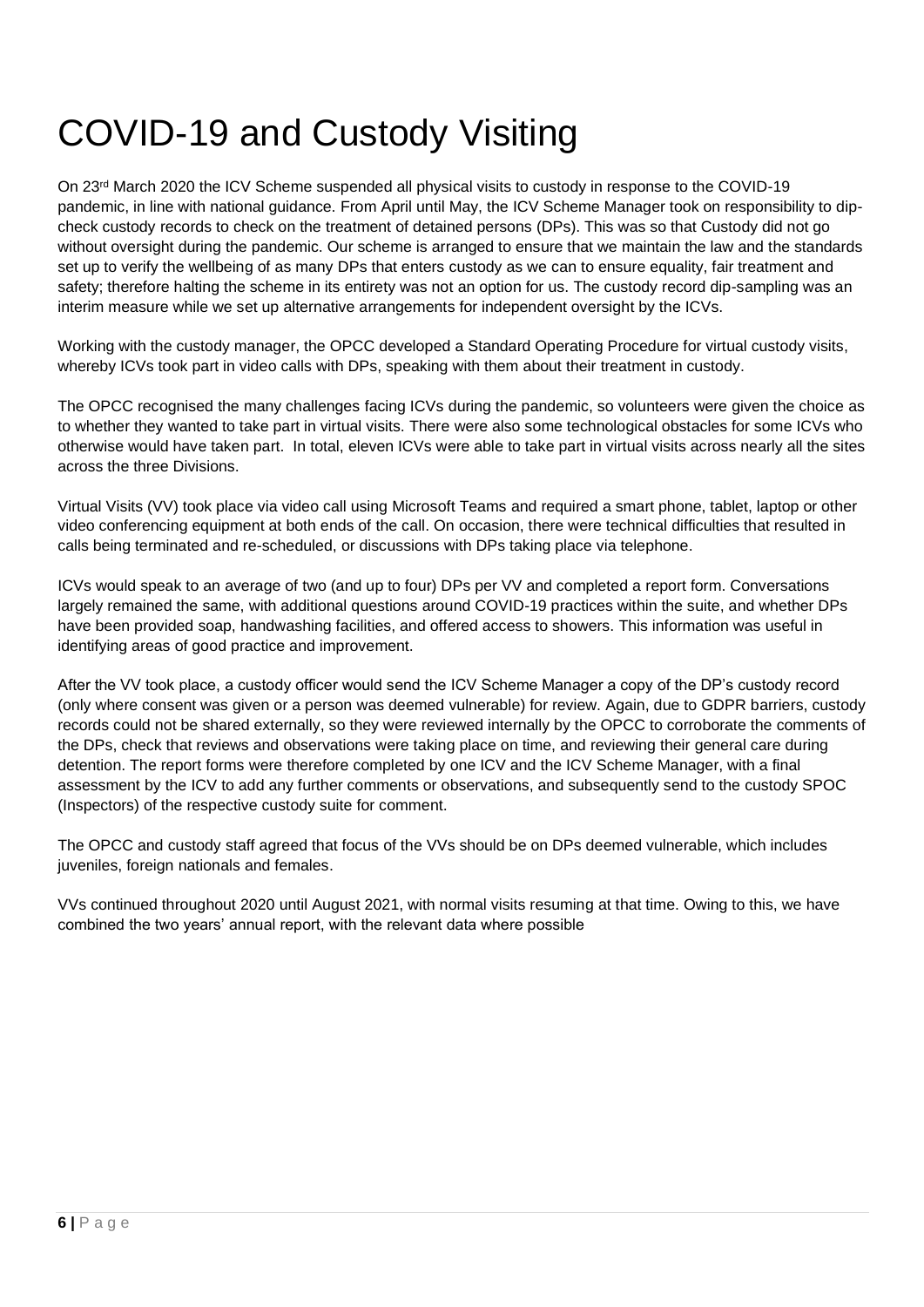### Virtual ICV Visits (April 2020 to March 2021)

| <b>Panel</b>                              | <b>North Kent</b> |          |           | <b>West Kent</b> | <b>East Kent</b> |                |                |              |
|-------------------------------------------|-------------------|----------|-----------|------------------|------------------|----------------|----------------|--------------|
| <b>Station</b>                            | North Kent        | Medway   | Maidstone | Tonbridge        | Canterbury       | Folkestone     | <b>Margate</b> | <b>Total</b> |
| <b>No. of DPs</b>                         | 16                | 23       | 20        | 15               | 18               | 15             | 18             | 125          |
| <b>Male</b>                               | 10                | 16       | 13        | 8                | 14               | 13             | 12             | 86           |
| <b>Female</b>                             | 6                 | 8        | 6         | $\overline{7}$   | 4                | $\overline{2}$ | 5              | 38           |
| <b>Adult</b>                              | 16                | 19       | 18        | 12               | 17               | 14             | 17             | 113          |
| <b>Juvenile</b>                           | $\Omega$          | 4        | 2         | $\overline{2}$   | 1                | 1              | 1              | 11           |
| <b>Foreign National</b>                   | 1                 | $\Omega$ | 1         | $\mathbf 0$      | 3                | $\mathbf 0$    | 1              | 6            |
| <b>Free Legal Advice Offered</b>          | 15                | 23       | 19        | 14               | 18               | 15             | 14             | 118          |
| <b>Someone Informed</b><br><b>Offered</b> | 15                | 23       | 18        | 13               | 18               | 14             | 14             | 115          |
| <b>Access to COP Offered</b>              | 14                | 19       | 17        | 13               | 18               | 13             | 12             | 105          |
| <b>Embassy Offered</b> (if applicable)    | 1                 | $\Omega$ | 1         | $\Omega$         | $\overline{2}$   | $\Omega$       | 1              | 5            |
| <b>Soap Offered</b>                       | 8                 | 18       | 9         | 10               | 15               | 13             | 10             | 83           |
| <b>Custody Record Viewed</b>              | 14                | 14       | 14        | 12               | 14               | 11             | 9              | 88           |

Due to physical visits to custody being unable to take place, virtual visits to custody were carried out instead. This meant that ICVs saw a significantly smaller number of detainees than in previous years.

It should be noted that not all the forms were fully completed, or some information was unable to be taken, which means numbers may not be entirely accurate. The data is based on what detainees told ICVs.

### County-Wide Issues and Recurring Themes

The feedback from ICVs this reporting period was positive, with fewer significant issues to note than previous years. This could be contributed to the lack of physical visits, but lots of good practice was highlighted regardless. The custody team have used ICVs' findings previously to improve facilities and amend procedures, ultimately leading to better care of DPs. Positive feedback from ICVs about individual staff members was encouraged and was fed back to line managers.

The following is a summary of important events, issues and good practice across all custody suites in the past year. This includes the main issues that have been identified by ICVs and subsequently addressed with Kent Police's Custody Team and the PCC via quarterly reports.

#### **Overall Comments on Custody**

- DPs were generally treated very well during their time in custody.
- Reviews and observation checks were generally completed on time, with only a few slightly late reviews. However, reasonable justifications were given for each. Occasionally, detainees were not made aware of their reviews conducted while they were asleep.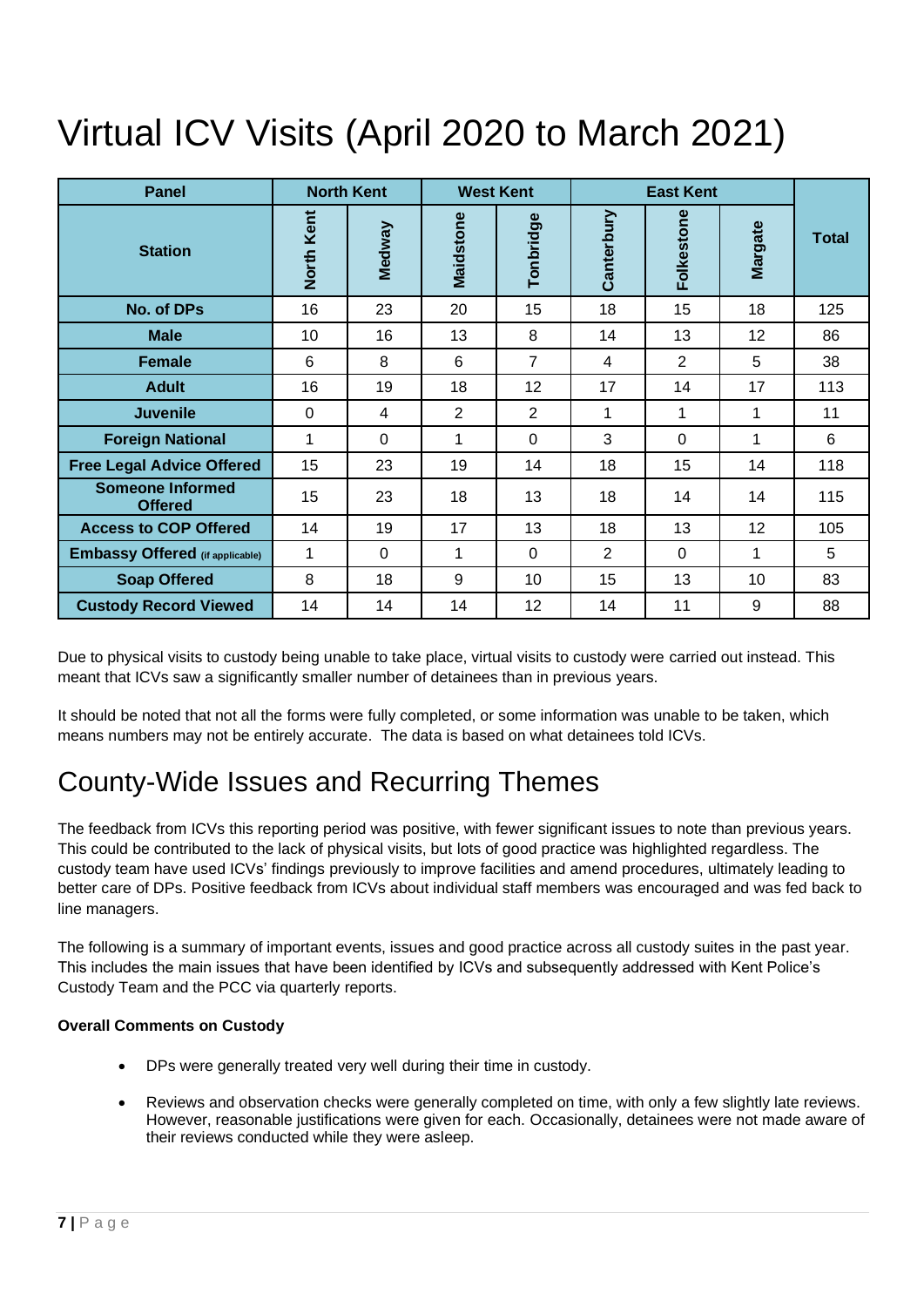- Female DPs were always provided a female carer and explained that they can have access to feminine hygiene products and speak to their carer at any time. This is very good practice.
- Criminal Justice Liaison and Diversion Services (CJLDS) engaged with most DPs, particularly those classed as vulnerable, to identify support services that may be of benefit to them. This is very good practice.
- There were a couple of times where DPs stated they were not aware of the exercise yard or toilet paper.
- There were a couple of aborted visits, some due to failing technology, one due to no DPs being in custody at the time of the call, and a couple due to ICVs not being contacted. The issue re staff failing to contact ICVs was addressed promptly and has since not been an issue.

#### **COVID-19 Issues**

From the data gathered, only 66.4% of DPs were offered soap for handwashing. However, it should be noted that DPs were mostly made aware of showers and most cells had hand washing facilities. Some DPs were notified that there was hand sanitiser available. Some DPs told ICVs they were not made aware of these facilities.

Generally, custody records did not state whether soap or handwashing facilities were offered to DPs. However, all custody SPOCs took on this point, and have taken the feedback on to ensure that the offer and supply of handwashing facilities is noted in the custody records.

On one occasion, a DP told ICVs that she would complain that she was not given a face mask, but it was established that these are not issued as standard.

One member of staff told ICVs that he would place a note in Athena so this is prompted at the time of booking in. However, we appreciate that changes to Athena can take some time and this may not happen immediately, even if approved.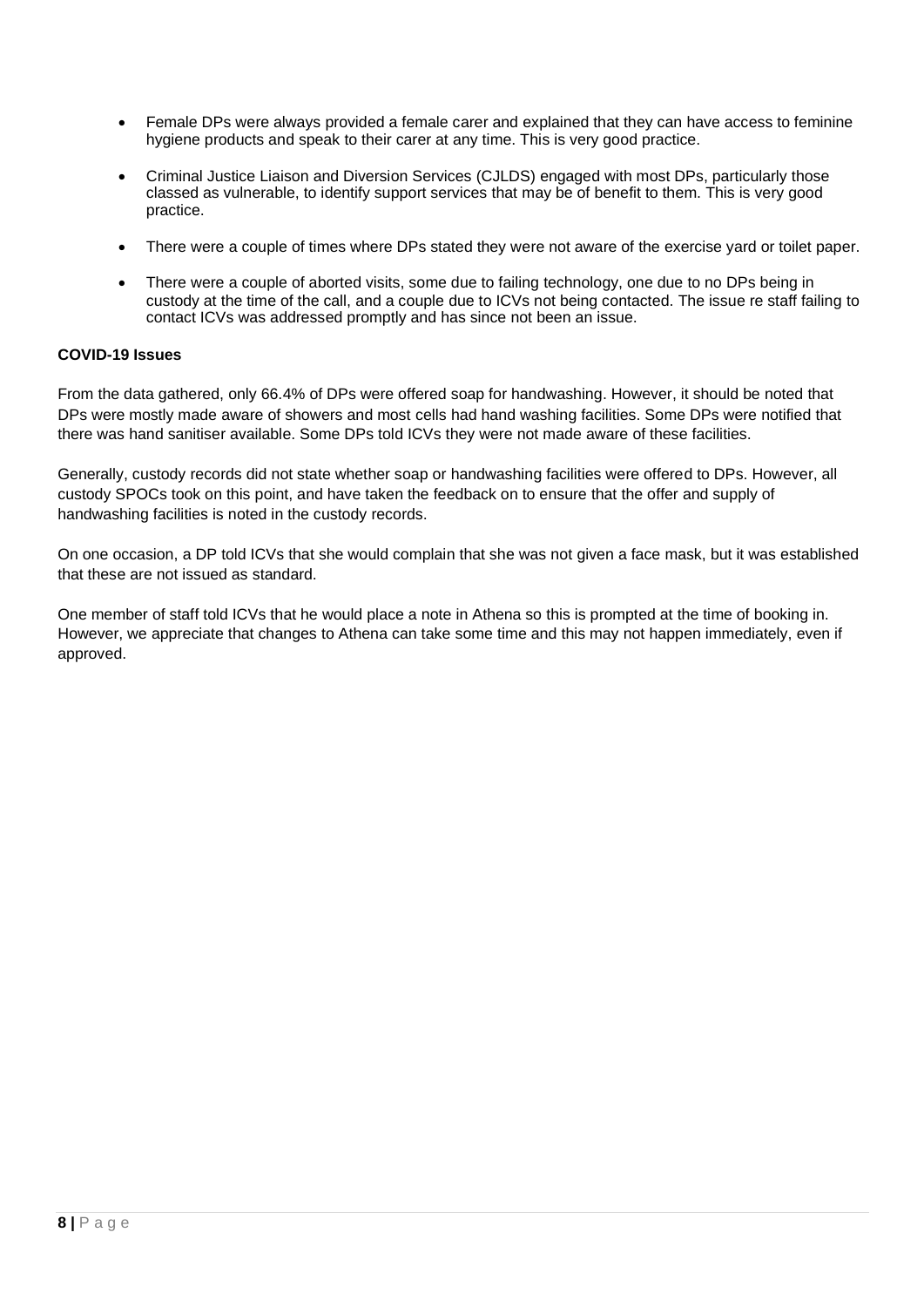# ICV Visits (April 2021 to August 2021)

Virtual visits continued with limited in-person visits slowly being reintroduced from June, and were fully reinstated in August 2021, and virtual visits ceased.

#### **Virtual Visit Stats**

| <b>Panel</b>                              |            | <b>North Kent</b> |              | <b>West Kent</b> | <b>East Kent</b> |              |                |              |
|-------------------------------------------|------------|-------------------|--------------|------------------|------------------|--------------|----------------|--------------|
| <b>Station</b>                            | North Kent | Medway            | Maidstone    | Tonbridge        | Canterbury       | Folkestone   | <b>Margate</b> | <b>Total</b> |
| <b>No. of DPs</b>                         | 7          | 6                 | 5            | 5                | 6                | 7            | 6              | 42           |
| <b>Male</b>                               | 6          | 6                 | 4            | 4                | 5                | 6            | 6              | 37           |
| <b>Female</b>                             | 1          | $\mathbf 0$       | 1            | $\mathbf{1}$     | 1                | 1            | $\Omega$       | 5            |
| <b>Adult</b>                              | 7          | 6                 | 5            | 5                | 6                | 7            | 6              | 42           |
| <b>Juvenile</b>                           | 0          | $\mathbf{0}$      | $\mathbf{0}$ | $\mathbf{0}$     | 0                | $\Omega$     | $\Omega$       | 0            |
| <b>Foreign National</b>                   | $\Omega$   | 1                 | $\Omega$     | $\Omega$         | 0                | $\mathbf{0}$ | $\Omega$       | 1            |
| <b>Free Legal Advice Offered</b>          | 7          | 6                 | 4            | 5                | 6                | 6            | 6              | 40           |
| <b>Someone Informed</b><br><b>Offered</b> | 7          | 6                 | 4            | 5                | 6                | 5            | 6              | 39           |
| <b>Access to COP Offered</b>              | 6          | 5                 | 4            | 5                | 6                | 5            | 3              | 34           |
| <b>Embassy Offered</b> (if applicable)    | 0          | 1                 | 0            | $\mathbf 0$      | 0                | $\Omega$     | $\Omega$       | 1            |
| <b>Soap Offered</b>                       | 4          | 5                 | 4            | 3                | 4                | 5            | 4              | 29           |
| <b>Custody Record Viewed</b>              | 4          | 6                 | 5            | 4                | 3                | 3            | $\Omega$       | 25           |

#### **Physical Visit Stats**

| <b>Panel</b>                           | <b>North Kent</b>    |        |           | <b>West Kent</b> | <b>East Kent</b> |            |                |       |
|----------------------------------------|----------------------|--------|-----------|------------------|------------------|------------|----------------|-------|
| <b>Station</b>                         | Kent<br><b>North</b> | Medway | Maidstone | Tonbridge        | Canterbury       | Folkestone | <b>Margate</b> | Total |
| <b>No of Visits</b>                    | 20                   | 23     | 29        | 28               | 30               | 29         | 25             | 184   |
| <b>No. of DPs</b>                      | 155 <sup>3</sup>     | 232    | 146       | 152              | 194              | 154        | 77             | 1110  |
| <b>DPs Visited</b>                     | 68                   | 85     | 85        | 103              | 101              | 85         | 52             | 579   |
| <b>DPs Not Visited</b>                 | 78                   | 140    | 58        | 46               | 93               | 65         | 25             | 505   |
| <b>DPs Refused Visit</b>               | 5                    | 7      | 3         | 3                | 0                | 4          | 0              | 22    |
| <b>Free Legal Advice Offered</b>       | 86                   | 105    | 86        | 107              | 81               | 68         | 33             | 566   |
| <b>Someone Informed Offered</b>        | 84                   | 105    | 84        | 105              | 82               | 61         | 33             | 554   |
| <b>Access to COP Offered</b>           | 73                   | 101    | 84        | 107              | 78               | 61         | 30             | 534   |
| <b>Embassy Offered (if applicable)</b> | 15                   | 20     | 21        | 5                | 10               | 5          | 3              | 79    |

<sup>&</sup>lt;sup>3</sup> In one ICV report, the boxes were not completed and therefore the data for DPs visited, not visited and refused could not correctly be recorded, leading to the sum total of DPs in custody in North Kent appearing higher than the combined constituent numbers.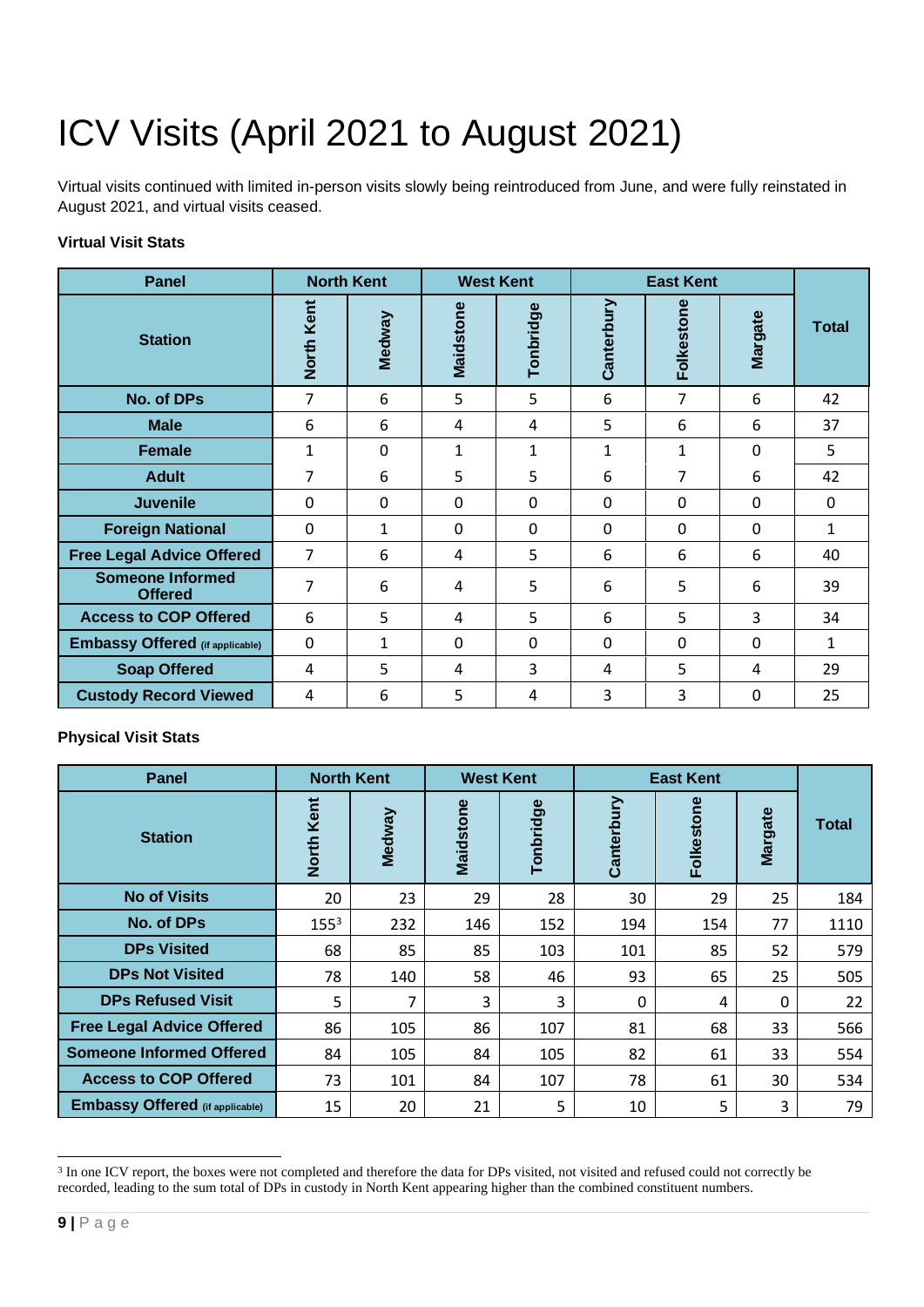### County-Wide Issues and Recurring Themes

The feedback from ICVs this reporting period was positive, again with fewer significant issues to note than previous years.

- On three separate virtual visits, ICVs noted that there was no vulnerability function test or covid measures noted in the custody record.
- As physical visits were reinstated, ICVs were welcomed back to custody, noting positive infrastructure changes which they believed 'should improve management and support for detainees.'
- One of the ICVs' most noted issues was regarding sleeping reviews. Where Inspectors were due to review a DP's detention, it was noted that often these reviews were late or delayed so that an Inspector could carry them out in one 'block' and do multiple DP reviews, rather than doing them at the times they were due. ICVs also noted that some DPs were not made aware of the outcome of their sleeping review, or that this was not recorded in the custody record and not clear if the DP had been made aware. ICVs also noted that some entries on the custody record stated 'no review officer readily available' to justify delays.
- Staffing concerns were raised, with ICVs noting that the suites were sometimes incredibly busy with a minimum level of staffing, adding pressure to DDOs who were trying to care of the DPs and escort ICVs around. On more than one occasion, ICVs elected to abort their visit as they felt their presence was impacting on the demands of custody staff. ICVs were complimentary to staff for accommodating them even when it was difficult to do so. On several occasions, ICVs noted that PCs were working in custody to help cover staff that were off sick.
- On three occasions at Medway, and once at North Kent, ICVs noted that DPs were not roused for their observations, when their care level indicated that they should be roused when checked.
- Food supply issues were reported frequently. Sometimes items ordered were replaced with other items if they were out of stock, or orders were missing items completely. Some items were also arriving inedible and clearly out of date, despite being in date according to the label. Kent Police are discussing changing their food supplier when their contract is up, if things do not improve.
- Clothing supply issues were reported, with certain sizes of items being out of stock at various times.
- There were frequent issues in obtaining appropriate adults from the Young Lives Foundation who provide the AA service. ICVs note that officers will try to seek a family or friend to act as an AA, before calling the AA service. Calls to seek an AA were usually made on time, but ICVs reported significant issues obtaining AAs from the scheme due to a lack of volunteers.
- Multiple suites (Tonbridge, Maidstone and Canterbury) had issues with their intercom/call bell systems, leading to multiple cells being out of action at various times.
- Good practice was highlighted in terms of care for female detainees. They are being assigned a 'female carer' who will be a point of contact to discuss any sensitive issues and advise the DP on access to feminine hygiene packs. ICVs noted good practice in hygiene packs being offered to female DPs.
- ICVs noted good practice for DPs being referred to the Criminal Justice Liaison and Diversion Service (CJLDS).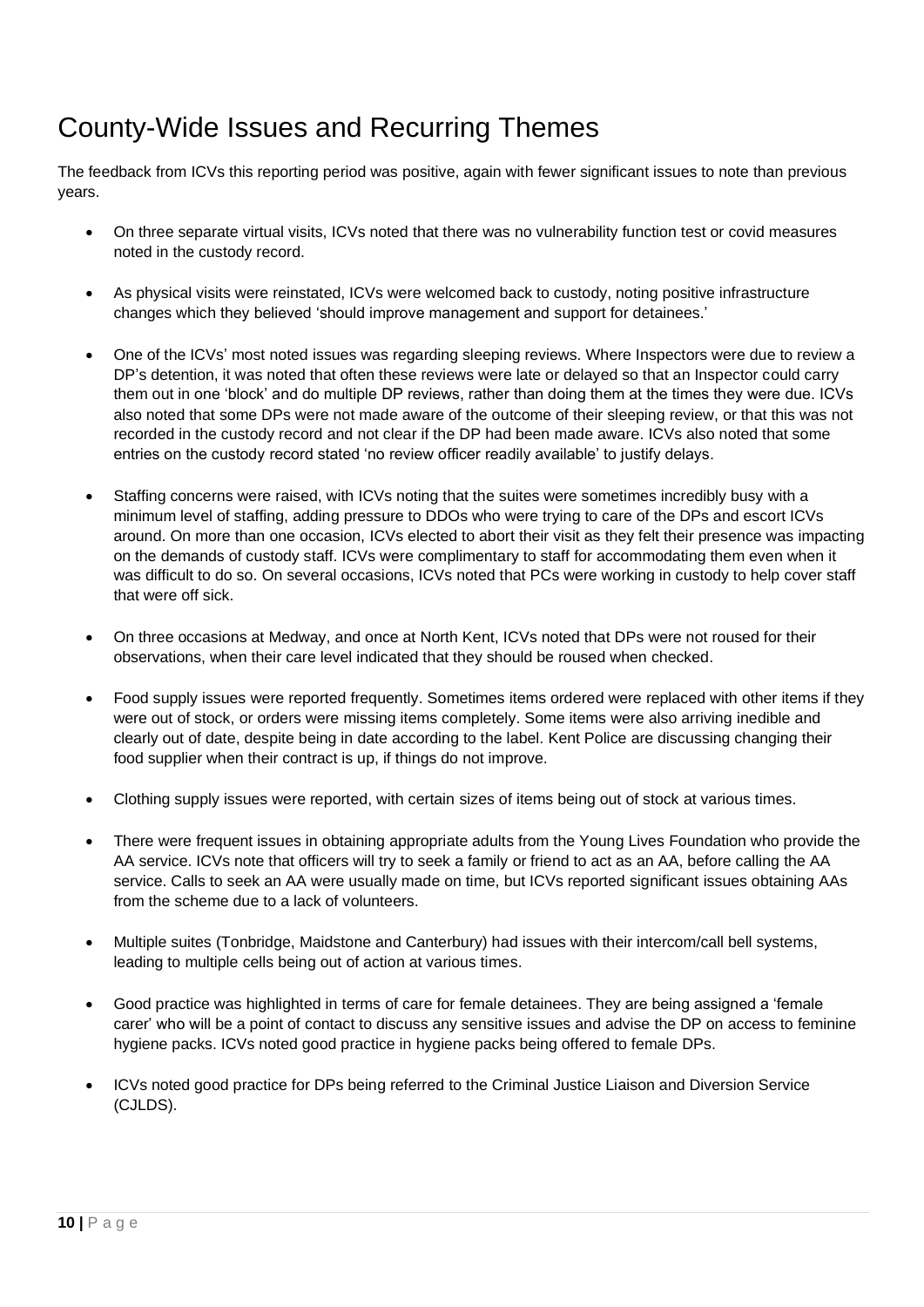- One Appropriate Adult arrived during a visit with a service dog, which ICVs see as great practice, as it was a very friendly dog who calmed down the detainees.
- Microwaves across all suites were often reported as not clean, with the regularly scheduled temperature checks sometimes being missed. Microwaves tended to be cleaned, and temperature checks done, after ICVs report this to the custody sergeant.
- ICVs commended one DDO on the organisation of the stock cupboard, who sorted and stored all food items in date order to reduce waste. This was reported back to custody management by the OPCC as good practice and should be used as a model across all suites.
- Cell 5 in Margate was out of use due to the loud noise coming from the aircon. Repairs were unsuccessful.
- ICVs noted on several visits to North Kent that there was an issue with the showers, with water leaking into the corridor.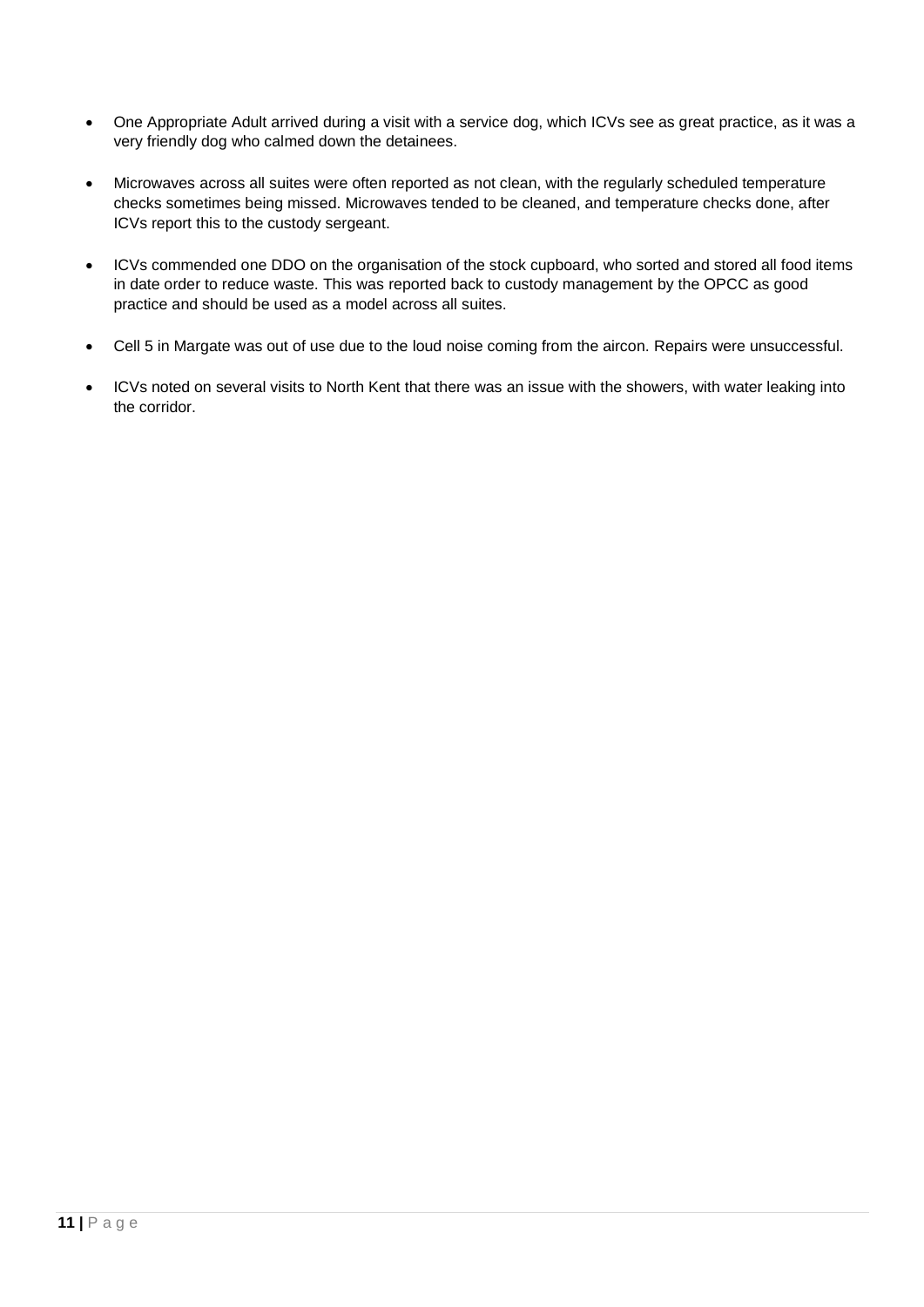### Healthcare Questionnaire

In July 2014, the ICV Scheme worked with Kent Police's Head of Custody and Healthcare to help produce and launch a healthcare questionnaire that can be used to gain information from DPs on their experiences with the healthcare in custody. ICVs were asked to use the questionnaire once per visit with one detainee at random. This information is collated by the OPCC and then fed back to Kent Police's Head of Custody and Healthcare. The aim is to help improve healthcare for detainees in police custody.

This exercise has proved to be very useful to Kent Police, and helps feed back into the health care service to improve arrangements for detainees, and so it is now a permanent arrangement.

Below are the results from the questionnaire from June 2021 until March 2022. These questionnaires were not completed during virtual visits. Please note that due to some answers on the questionnaire not being completed at the time of the visit, there are inconsistencies in the response totals.

|                                                                              | <b>Variable</b> | Jun                      | July           | Aug            | <b>Sep</b>     | Oct            | <b>Nov</b> | <b>Dec</b>     | Jan | Feb            | <b>Mar</b>     | <b>Total</b> |
|------------------------------------------------------------------------------|-----------------|--------------------------|----------------|----------------|----------------|----------------|------------|----------------|-----|----------------|----------------|--------------|
| <b>Gender</b>                                                                | Male            | 3                        | $\overline{2}$ | 10             | 10             | 8              | 11         | 6              | 12  | 8              | 6              | 76           |
|                                                                              | Female          | $\Omega$                 | $\overline{2}$ | 2              | 1              |                | 0          | $\overline{c}$ | 0   | 1              | $\mathbf{1}$   | 10           |
| Has DP needed to see                                                         | Yes             | 1                        | 3              | 7              | 8              | 6              | 8          | 6              | 6   | $\overline{2}$ | 5              | 52           |
| nurse?                                                                       | No.             | $\overline{2}$           |                | 5              | 5              | 3              | 4          | $\overline{2}$ | 6   | 7              | $\overline{2}$ | 37           |
| If Yes, have you been<br>able to see the<br>nurse?                           | Yes             | 1                        | 1              | 7              | $\overline{7}$ | 5              | 4          | 6              | 4   | $\mathbf{1}$   | 5              | 41           |
|                                                                              | <b>No</b>       | $\Omega$                 | $\overline{2}$ | $\Omega$       | $\Omega$       | 1              | 3          | $\Omega$       | 1   | $\Omega$       | $\Omega$       | 7            |
| If no are you aware<br>that you can see the<br>nurse if you need<br>to?      | Yes             | $\overline{\phantom{a}}$ | $\mathbf{1}$   | $\overline{4}$ | 5              | $\overline{c}$ | 5          | $\overline{c}$ | 6   | 5              | 1              | 33           |
|                                                                              | <b>No</b>       | $\Omega$                 | $\Omega$       | 1              | $\mathbf{0}$   | 1              | $\Omega$   | $\overline{0}$ | 1   | $\overline{c}$ | 1              | 6            |
| How was the<br>treatment on a scale<br>of 1 - 10 (Average<br>from the month) |                 | 10                       | 10             | 8.1            | 6.9            | 8              | 7.3        | 8.2            | 6.3 | 8              | 5.8            | 7.86         |

A positive point to note is that the majority of detainees interviewed were aware that they could see a nurse if they needed to, and that the majority of those who made a request were seen by the nurse during their detention. Some detainees were disgruntled that they could not have their medication right away, but for the safety of the detainees, generally medication cannot be given until 6 hours into their detention in order to reduce the risk of overdose.

The overall rating of health services in custody was 7.86/10, which is slightly higher than 2019-2020's score of 7.7/10.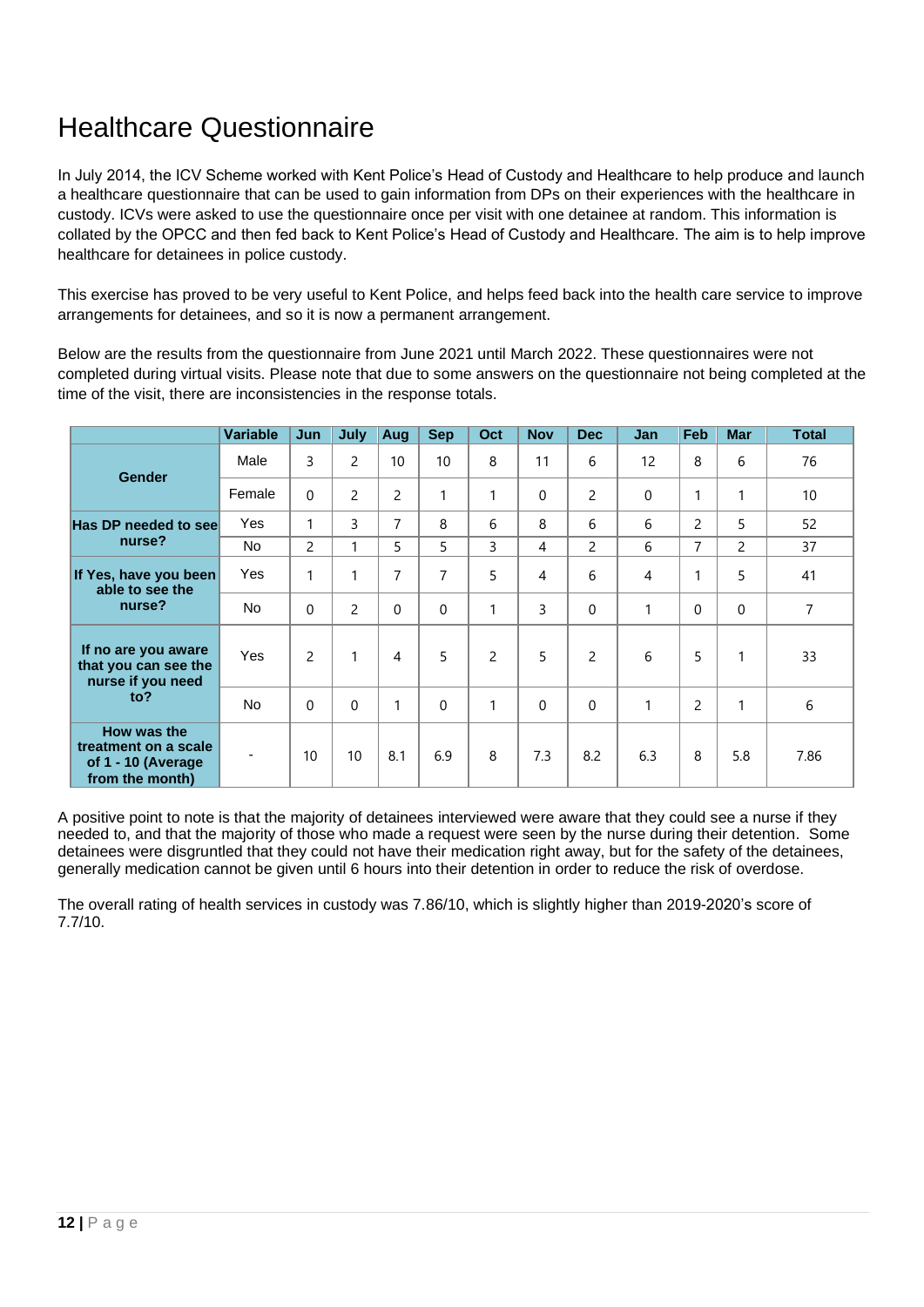## Healthcare and Mental Health Issues in Policing and Custody

#### **Healthcare in custody**

The Kent Police Custody Healthcare Team has a Head of department and two managers whose work is roughly divided between the East and West of the county and one part time Admin Assistant. Kent Police currently has four Forensic Healthcare Practitioner teams comprising of nurses and paramedics. The areas covered:

- Canterbury covering Margate
- Folkestone covering Maidstone
- Medway
- North Kent covering Tonbridge

Kent Police's Custody Healthcare Team establishment is 23 Whole Time Equivalent (WTE) but this excludes the two Managers and one Admin Assistant. It is currently three staff under establishment at this current time due to resignations. However, two positions are awaiting start dates and the third is going through the vetting process.

The service covers from 0730-0500hrs each day; therefore between 0500 – 0730hrs each morning there is no cover in the county.

| 2020-21      | <b>North</b><br><b>Kent</b> | <b>Medway</b> | <b>Maidstone</b> | <b>Tonbridge</b> | Canterbury | <b>Margate</b> | <b>Folkestone</b> | <b>Force</b> |
|--------------|-----------------------------|---------------|------------------|------------------|------------|----------------|-------------------|--------------|
| Apr          | 203                         | 230           | 0                | 135              | 114        | $\Omega$       | 79                | 761          |
| <b>May</b>   | 205                         | 284           | 0                | 165              | 132        | 64             | 121               | 971          |
| Jun          | 155                         | 290           | 54               | 95               | 136        | 108            | 131               | 969          |
| Jul          | 204                         | 312           | 114              | 74               | 148        | 98             | 141               | 1091         |
| Aug          | 149                         | 242           | 93               | 87               | 157        | 78             | 87                | 893          |
| <b>Sep</b>   | 165                         | 291           | 69               | 81               | 153        | 44             | 113               | 916          |
| Oct          | 169                         | 277           | 128              | 74               | 155        | 82             | 113               | 998          |
| <b>Nov</b>   | 174                         | 244           | 69               | 84               | 142        | 73             | 127               | 913          |
| <b>Dec</b>   | 161                         | 275           | 75               | 71               | 139        | 72             | 98                | 891          |
| Jan          | 188                         | 202           | 115              | 67               | 128        | 76             | 116               | 892          |
| <b>Feb</b>   | 173                         | 201           | 83               | 53               | 146        | 66             | 110               | 832          |
| <b>Mar</b>   | 168                         | 288           | 74               | 78               | 190        | 75             | 126               | 999          |
| <b>TOTAL</b> | 2114                        | 3136          | 874              | 1064             | 1740       | 836            | 1362              | 11126        |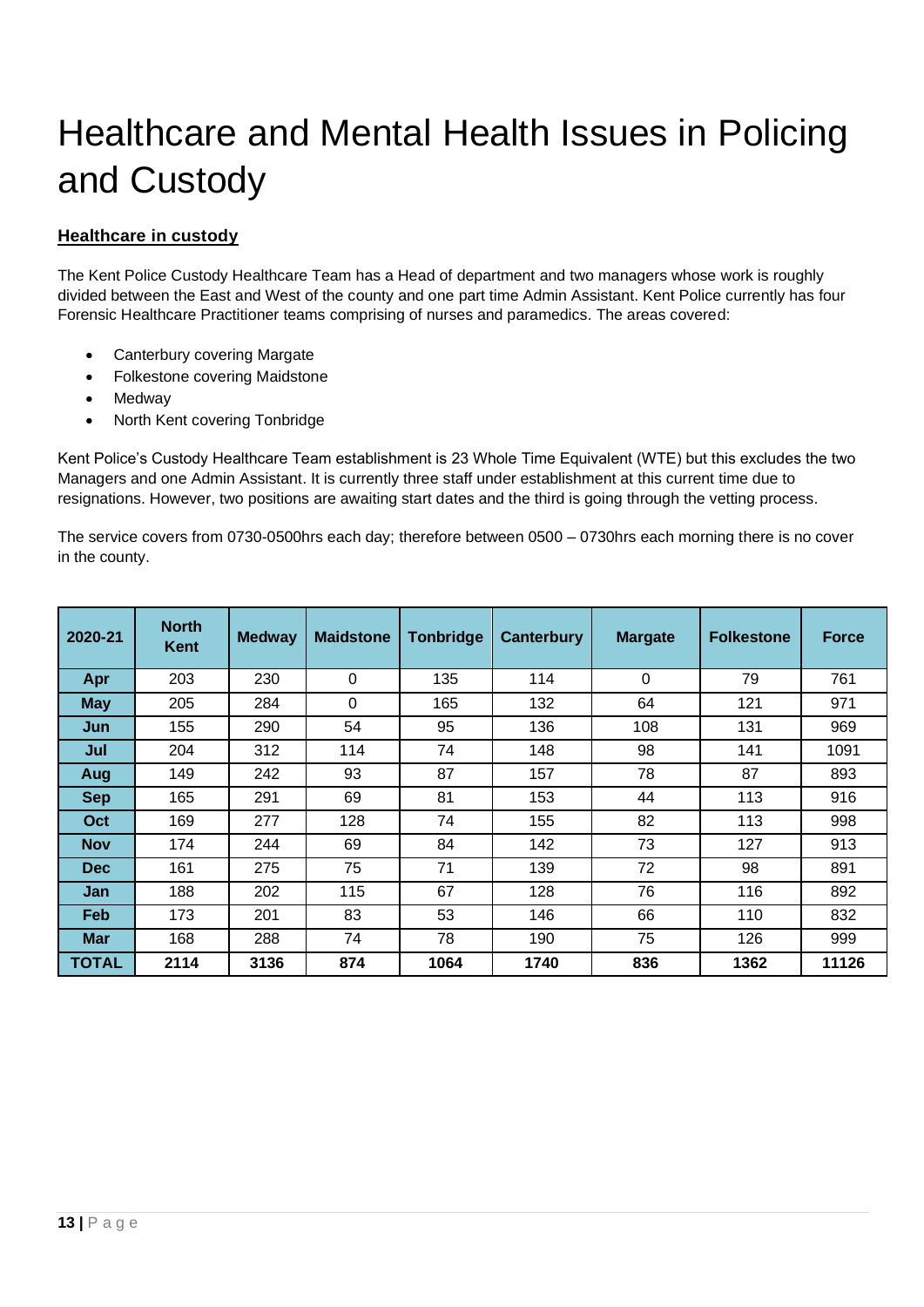| $2021 -$<br>2022 | <b>North Kent</b> | <b>Medway</b> | <b>Maidstone</b> | <b>Tonbridge</b> | <b>Canterbury</b> | <b>Margate</b> | <b>Folkestone</b> | <b>Force</b> |
|------------------|-------------------|---------------|------------------|------------------|-------------------|----------------|-------------------|--------------|
| Apr              | 140               | 243           | 84               | 70               | 150               | 59             | 106               | 852          |
| <b>May</b>       | 175               | 276           | 112              | 62               | 173               | 75             | 119               | 992          |
| Jun              | 177               | 248           | 79               | 80               | 182               | 61             | 132               | 959          |
| Jul              | 195               | 275           | 145              | 64               | 226               | 63             | 78                | 1046         |
| Aug              | 242               | 240           | 101              | 30               | 163               | 81             | 114               | 971          |
| <b>Sep</b>       | 93                | 301           | 67               | 89               | 166               | 85             | 123               | 924          |
| Oct              | 227               | 122           | 60               | 76               | 142               | 63             | 144               | 834          |
| <b>Nov</b>       | 334               | 8             | 102              | 77               | 191               | 79             | 116               | 907          |
| <b>Dec</b>       | 217               | 201           | 90               | 55               | 154               | 46             | 110               | 873          |
| Jan              | 165               | 221           | 70               | 71               | 135               | 68             | 105               | 835          |
| Feb              | 140               | 197           | 61               | 53               | 168               | 37             | 120               | 776          |
| <b>Mar</b>       | 189               | 218           | 116              | 61               | 159               | 43             | 109               | 895          |
| <b>TOTAL</b>     | 2294              | 2550          | 1087             | 788              | 2009              | 760            | 1376              | 10864        |

#### **Mental Health Team**

The Kent Police Mental Health Team are locally based and embedded within mental health establishments across the county. In addition to reducing the incidents of violence/aggression and absconding from establishments, the team engages with those who have mental health issues and regularly go missing or are 'repeat presenters', manage an investigative caseload providing continuity across NHS sites, and provide advice and guidance to their colleagues including within the Force Control Room and the Office of the PCC. The aim of the team is to apply a consistent approach across the county, and to reduce demand by more effectively managing service users either through the involvement of partner agencies or effective application of legislation.